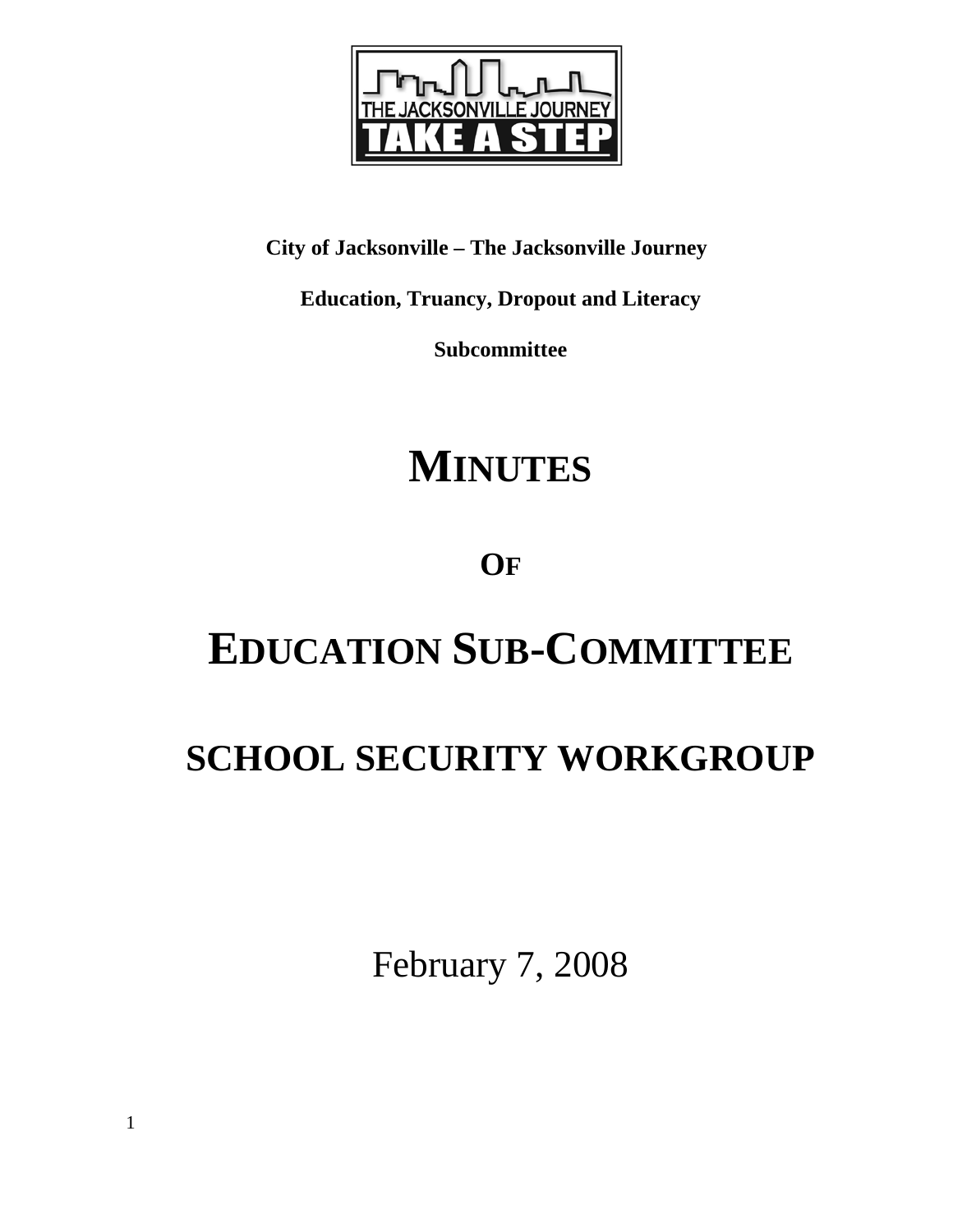# **The Jacksonville Journey – Education**

# **Education, Truancy, Dropout and Literacy Sub-Committee**

# **School Security Workgroup**

## **February 7, 2008**

### **10:00 a.m. Meeting**

**PROCEEDINGS before the Jacksonville Journey – Education Sub-Committee, School Security Workgroup taken on Thursday, February 7, 2008, Edward Ball Building, 8th Floor, Room 851 – 214 N. Hogan Street, Jacksonville, Duval County, Florida commencing at approximately 10:00 a.m.** 

**School Security Workgroup** 

**Skip Cramer, Chair Tony Bellamy, Member Nancy Broner, Member Bobby Deal, Member Carolyn Floyd, Member Joe Henry, Member Nongongama Majova-Seane Paul Perez, Member**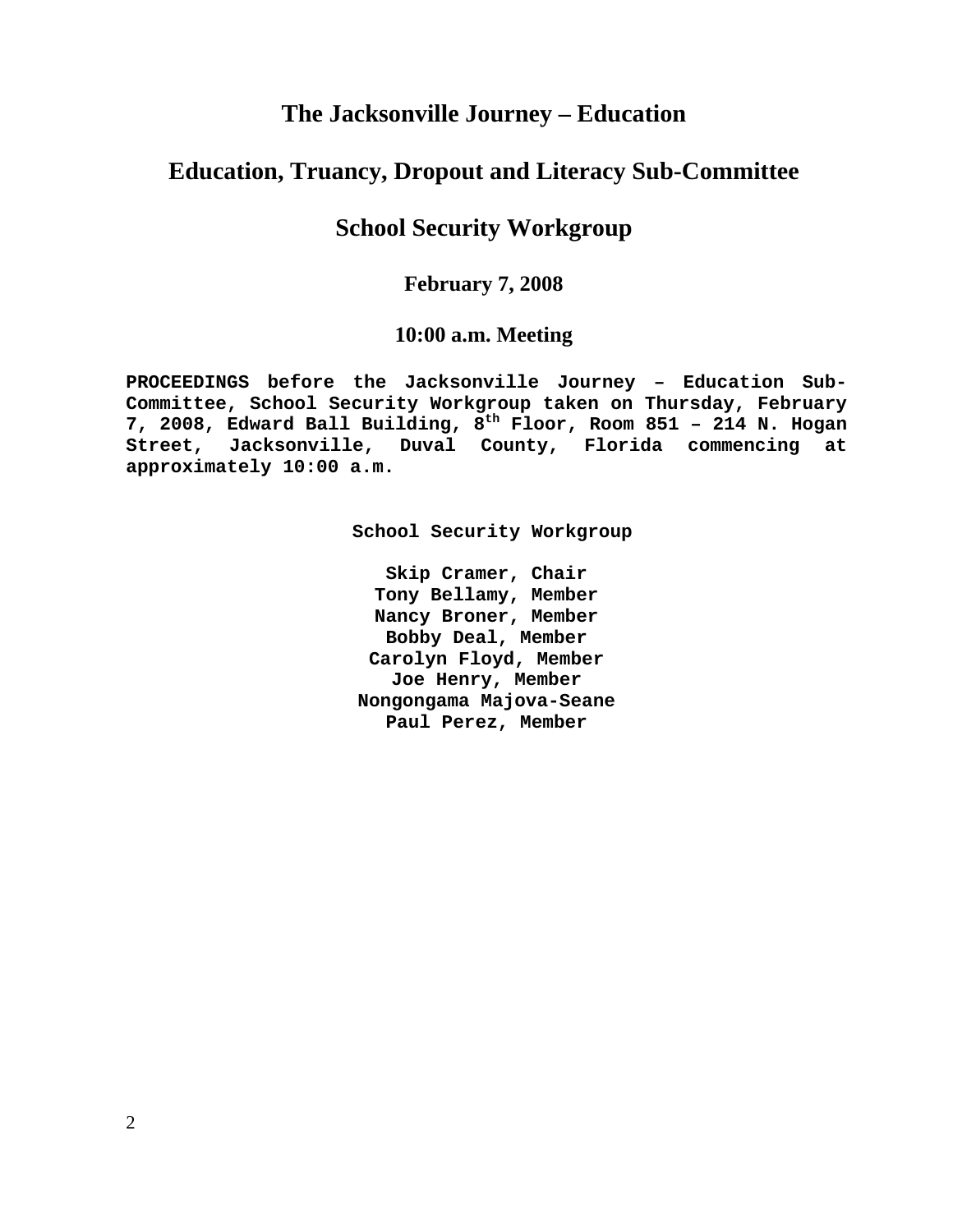## **APPEARANCES**

#### **COMMITTEE CHAIRS & MEMBERS:**

SKIP CRAMER, Chair CAROLYN FLOYD, Member

#### **ABSENTEE MEMBERS:**

TONY BELLAMY, Member NANCY BRONER, Member BOBBY DEAL, Member JOE HENRY, Member NONGONGAMA MAJOVA-SEANE, Member PAUL PEREZ, Member

#### **STAFF:**

Renee Brust Alice Checorski

### **OTHERS PRESENT:**

David Coffman, JSO Shirley Durham, SAO Chris Guajardo, PTSA Gary Killam, JSO Paul Soares, DCPS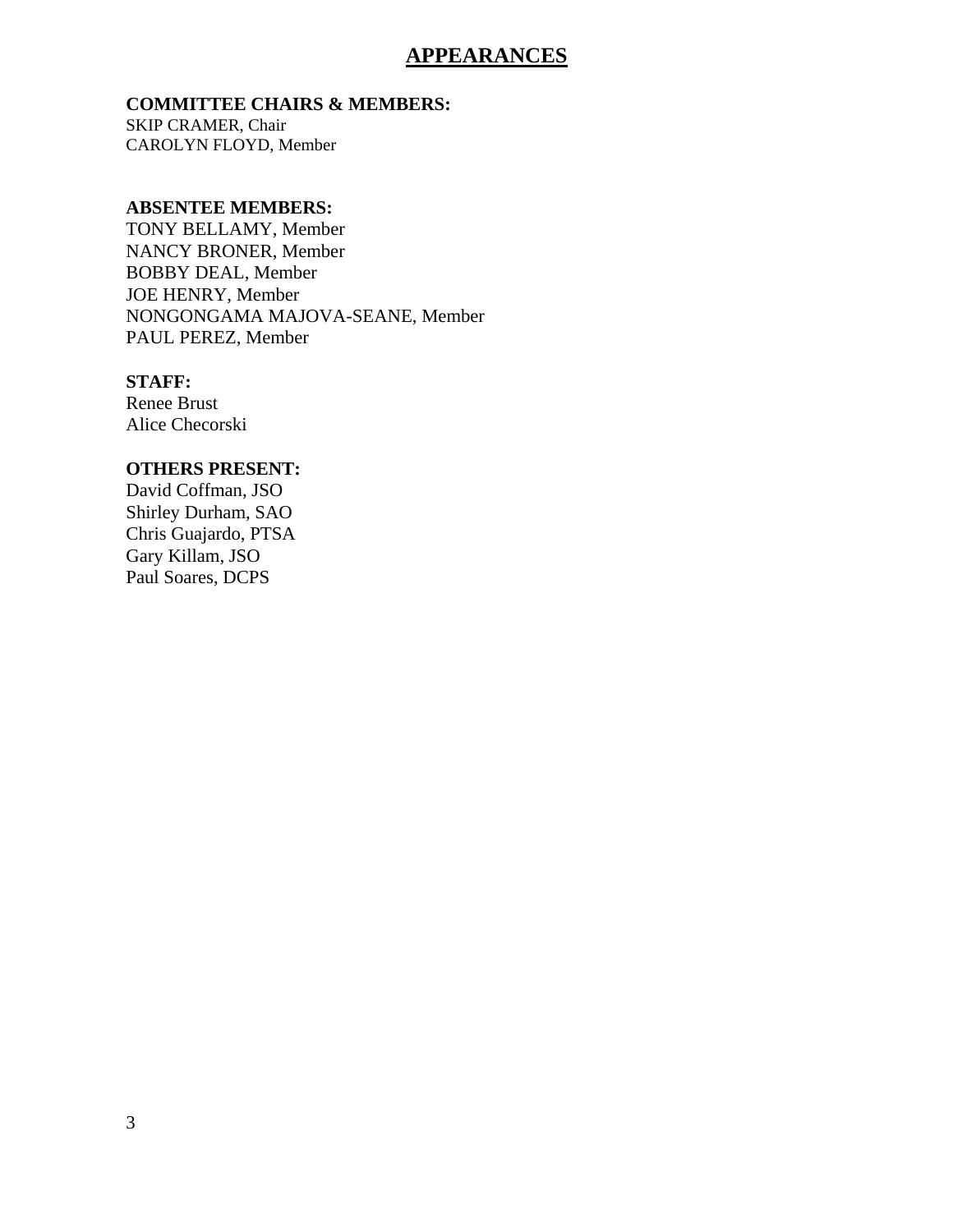February 8, 2008

Education Sub-Committee, Early Learning Workgroup 10:00 a.m. **Call to Order and Comments.** Skip Cramer, Chair, called the meeting to order at approximately 10:11 a.m. at which time introductions were made.

#### **1. Purpose of Meeting.**

 Discuss the Mayor's crime initiative, *The Jacksonville Journey – Take a Step* Education, Truancy, Dropout and Literacy Subcommittee, School Security Workgroup.

#### **2. Discussion Items**

Mr. Cramer stated the objective of the workgroup is to learn from the experts to see what we can do as part of the *Jacksonville Journey* anti-crime initiative to enhance school safety and security. To that end, we will try to determine the current status of safety and security within our public schools; what tools are available to address safety and security issues; what is working and what is not; what is needed in terms of resources, etc. We want to be sure information flows back and forth between the committees.

As a matter of background provided to the public, Chairman Cramer referred to the 2008 JCCI Progress Report in which the indicator of serious student violence raised a red flag. We saw a trend line that is going upward with an increasing incidence of weapons over the past three years. School expulsions continue to increase and we are looking at how this ties in with increased violence.

4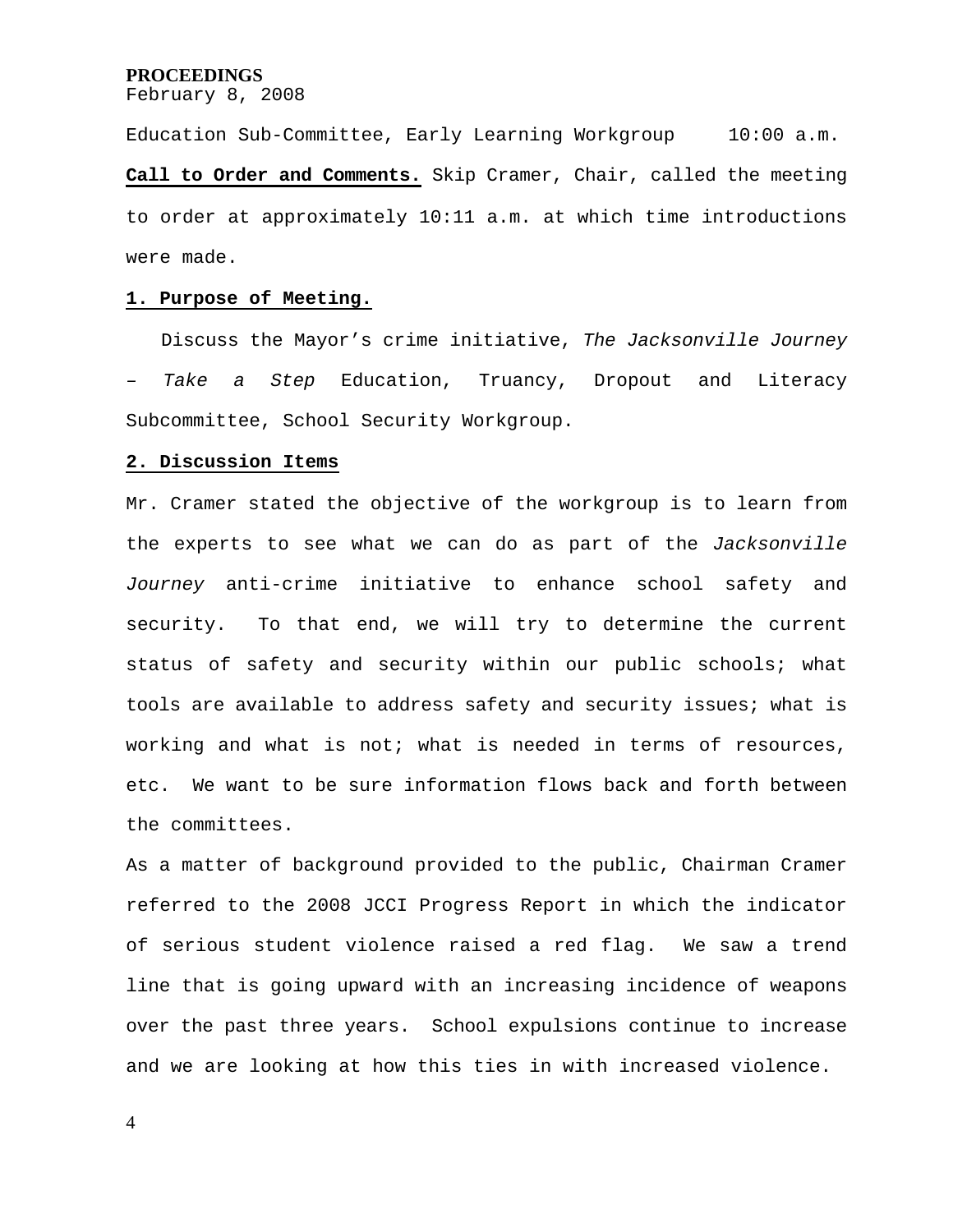Chairman Cramer provided a handout entitled "Problem Matrix", which included categories titled "Problem", "Solution" and "Desired Outcome", which must be measurable. For example, if metal detectors were used in schools, would the expectation be to get to zero weapons? The workgroup expects to have 3 or 4 recommendations to improve school safety and security.

At this time, Chairman Cramer introduced Shirley Durham, State Attorney's Office to speak to the group. Ms. Durham provided a handout produced by A. Jay Plotkin, entitled "School Law". Ms. Durham stated that students are being faced with violence and threats from their classmates. The State Attorney's Office can only become involved when it rises to criminal behavior as they are held by the  $4^{th}$  Amendment and the individual's right to privacy. Teachers are allowed to search children when they believe that a weapon may be present. They are finding that some students are now bringing weapons to school to protect themselves.

Carolyn Floyd asked how reckless endangerment plays into the situation when a gun is found and does the SAO's office apply the same laws to drugs? Ms. Durham responded that a teacher only needs reasonable suspicion to conduct a search and seizure, but a police officer needs probably cause. It is a matter of a civil violation vs. a criminal violation.

5 Mr. Cramer asked if the school police officer is held to the same level as any JSO law enforcement officer. Paul Soares, Duval County Public Schools Chief Officer of Operational Support, replied they function under the same rules and procedures but not beyond their jurisdiction. They have the same authority from one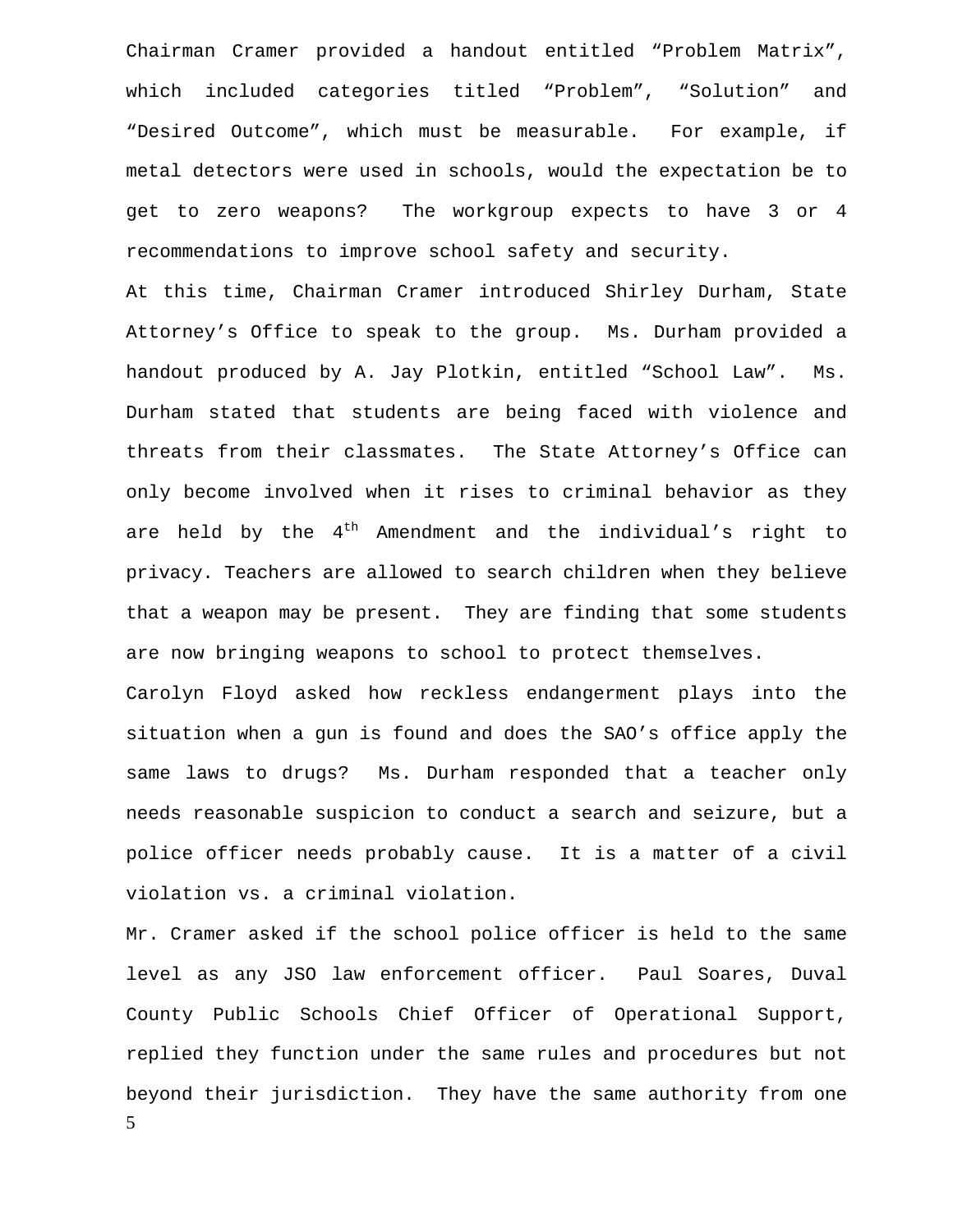school to another.

Chairman Cramer asked Ms. Durham what policies and procedures or tools can be strengthened to assist us in reducing violence in the schools?

Ms. Durham stated we should talk to the children in the schools. They need to feel safe at the bus stop and while in school. There should be zero tolerance. Metal detectors would prevent weapons from being brought on campus.

Chris Guajardo, PTSA, expressed concern for the societal trend of "no snitching". The no bullying policy needs to be enforced at all schools.

At this time Chairman Cramer invited Chris Guajardo, Duval County Public Schools PTSA, to address the parental perspective. Ms. Guajardo said more training is being given to parent addressing school safety, including internet safety. The apprehension to attend sporting events affects parental involvement. There is a need to encourage parents, students, the community and businesses to become partners with the schools. Mr. Cramer asked if they have observed any "best practices" that might be duplicated in our schools. Ms. Guajardo stated some of the PTA's have been successful are sharing resources such as Big Brothers/Big Sisters, Boys and Girls Club and other community agencies. In addition, family fitness nights are being held to address health issues, which often result from school safety and the students not wanting to go outside after school.

6 Gary Killam, JSO addressed internet safety by reporting there are free resources available to parents which should be shared. Ms.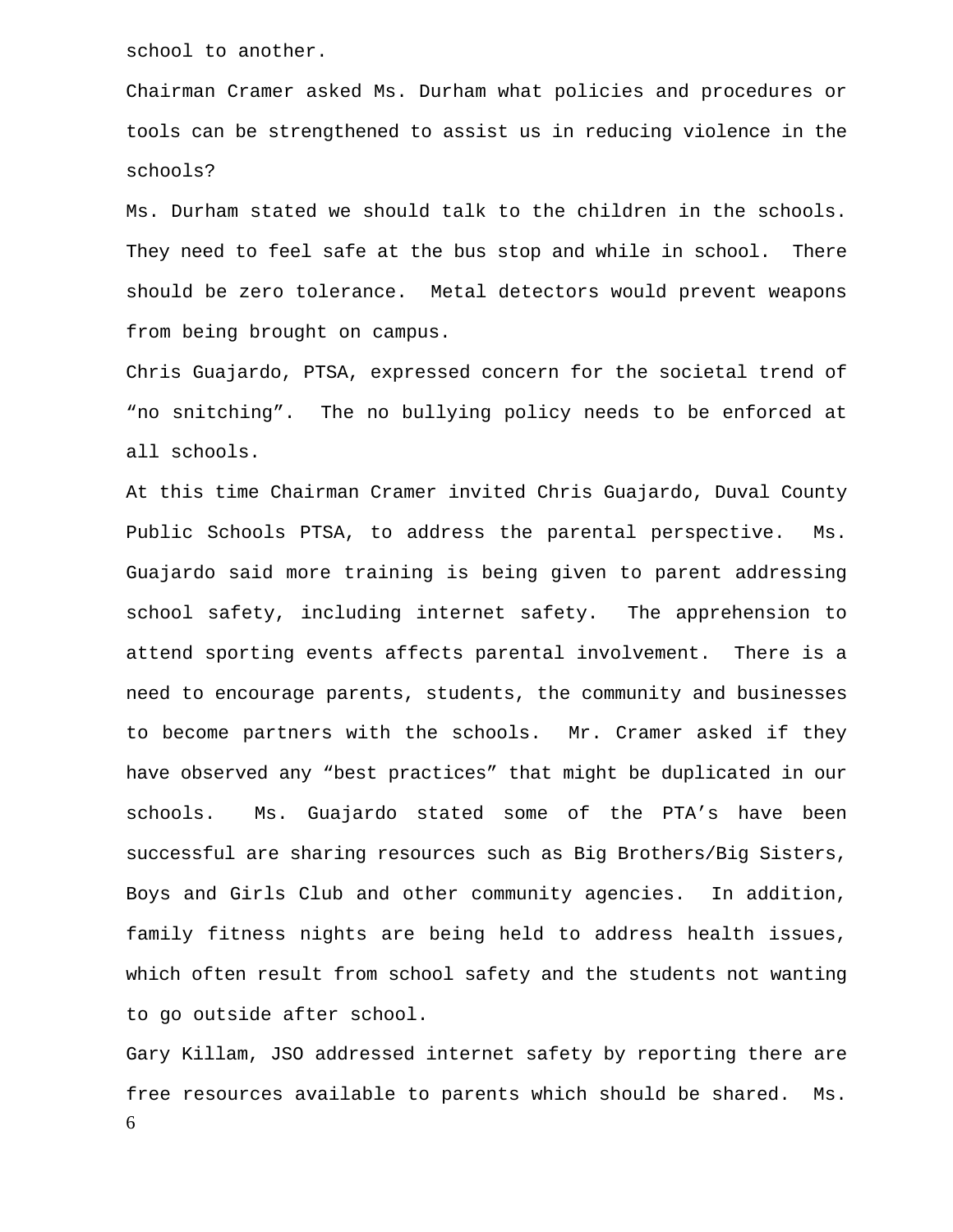Guajardo agreed this would be a good topic to bring to the general PTA membership.

Carolyn Floyd asked if there has been a discussion with all of the PTA board and members regarding targeted schools that have serious violations involving drugs, guns, bullying, etc., which carry over into after-school activities. Ms. Guajardo stated that the PTA board, chairs of the various committees, county level PTA chairs, area coordinators have looked at a lot of schools that do not have active PTA's. Again, it is an issue of lack of parent involvement. They are trying to build resources in all schools, particularly the designated 63 Title 1 schools that are not getting the extra funding because the free and reduced lunch applications are not being turned in. Schools are now offering mentoring programs. The faith-based community is also a key resource since this is a community problem.

Skip Cramer asked Ms. Durham to clarify the role of school advisory councils. Ms. Durham stated she is not very involved with this group, but their role is more operational.

At this time, Dave Coffman, JSO, joined the workgroup.

7 Chairman Cramer invited Paul Soares, Duval County Public Schools, Chief Officer of Operational Support, to address the workgroup. Mr. Soares stated they are trying to balance the education mission and the privacy aspect with the issue of security. He said the alternative schools are ready to handle that population of students. Duval County Public Schools have a total of 125,000 students and we should keep in perspective the number of violent crimes committed. From a prevention aspect, the previous MARS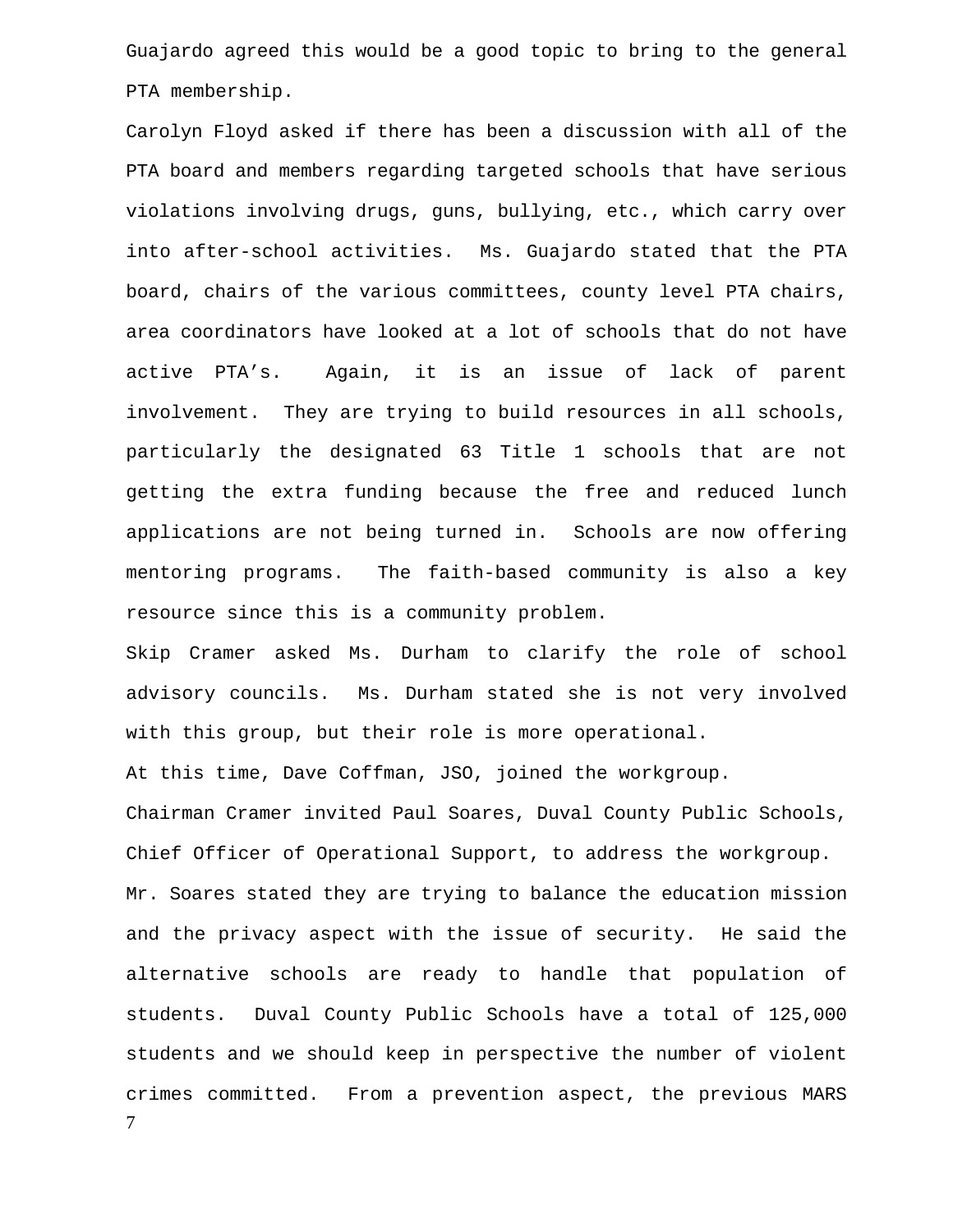Program identified the 5 highest offenders within any given school. They were closely monitored and eventually came off that list. It had a negative impact that certain people were being targeted. They are working on a program called "Safe Students in Schools". The key is to find level 2 behavior, which clearly shows acts of defiance and non-conformity. This program will identify the five worst students.

Shirley Durham asked if level 2 is a criminal infraction and who is to deal with the child? Mr. Soares responded that School Resource Officers (SROs) do not discipline. They will be meeting with senior School Board members next week and hope to have the program in place by the next school year.

Mr. Cramer stated that the *Jacksonville Journey* is looking for opportunities where the task force can get behind initiatives such as this program.

Paul Suares then discussed security training for the SROs and hired security paralegals. Assessments are conducted throughout the year to determine if additional fencing or lighting is needed, if gates are secured with panic hardware, etc. However, the level of training for the security paraprofessionals needs to be raised. Mr. Cramer asked if it is at the principal's discretion to use dollars for paraprofessional security. Mr. Soares stated SROs are mandated and funding is provided. Additional resources to hire day-time officers would be helpful.

8 Ms. Floyd asked if any safety training is being considered for teachers. Mr. Soares stated they have metal wands available. There is a school counseling group available to meet with teachers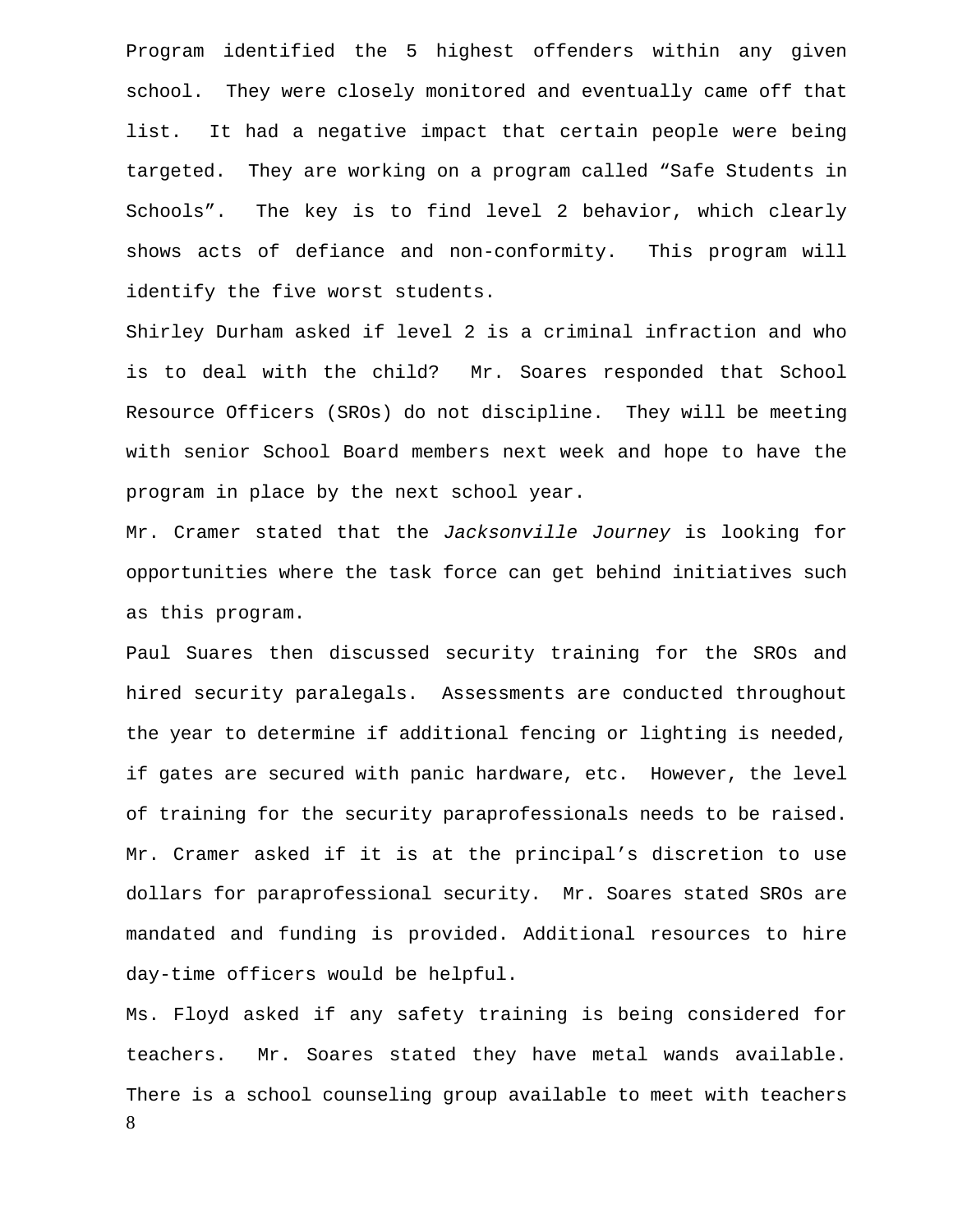and students. Mr. Cramer then stated the School Relevancy workgroup is looking at the role of school policies.

At this time, Mr. Gary Killam, DCPS Police Department officer addressed the workgroup. His discussion centered around school uniforms and his recommendation to provide guidelines to dress codes without mandating uniforms. He defined his role as a School Police Officer, which is different from the SRO in that the school police force works at night. They secure the schools and check the campuses. During the day, they conduct security surveys and develop training.

David Coffman, Assistant Chief of Community Affairs with JSO, joined the workgroup. He provided a handout of recommendations, which he reviewed with the workgroup. Some of the highlights include the use of early intervention programs such as Team-Up. Officer Coffman also mentioned Project Safe Students in Schools, a program that is designed to track students by their identification numbers to identify large numbers of referrals. The goal is to encourage these students to succeed. It is not a criminal program. JSO has included Empowered Parents and United Way as resources for the SROs in addition to working with the 2-1-1 system, Kesler Mentoring training, the State Attorney's Office and the Department of Juvenile Justice with the goal toward intervention. They have started a student Crime Stopper program and are working with the Duval County School Board's Antiviolence/Anti-drug program. Consideration is being given to implementing an advisory council for students.

9 JSO also recommends that a contingency plan be in place for